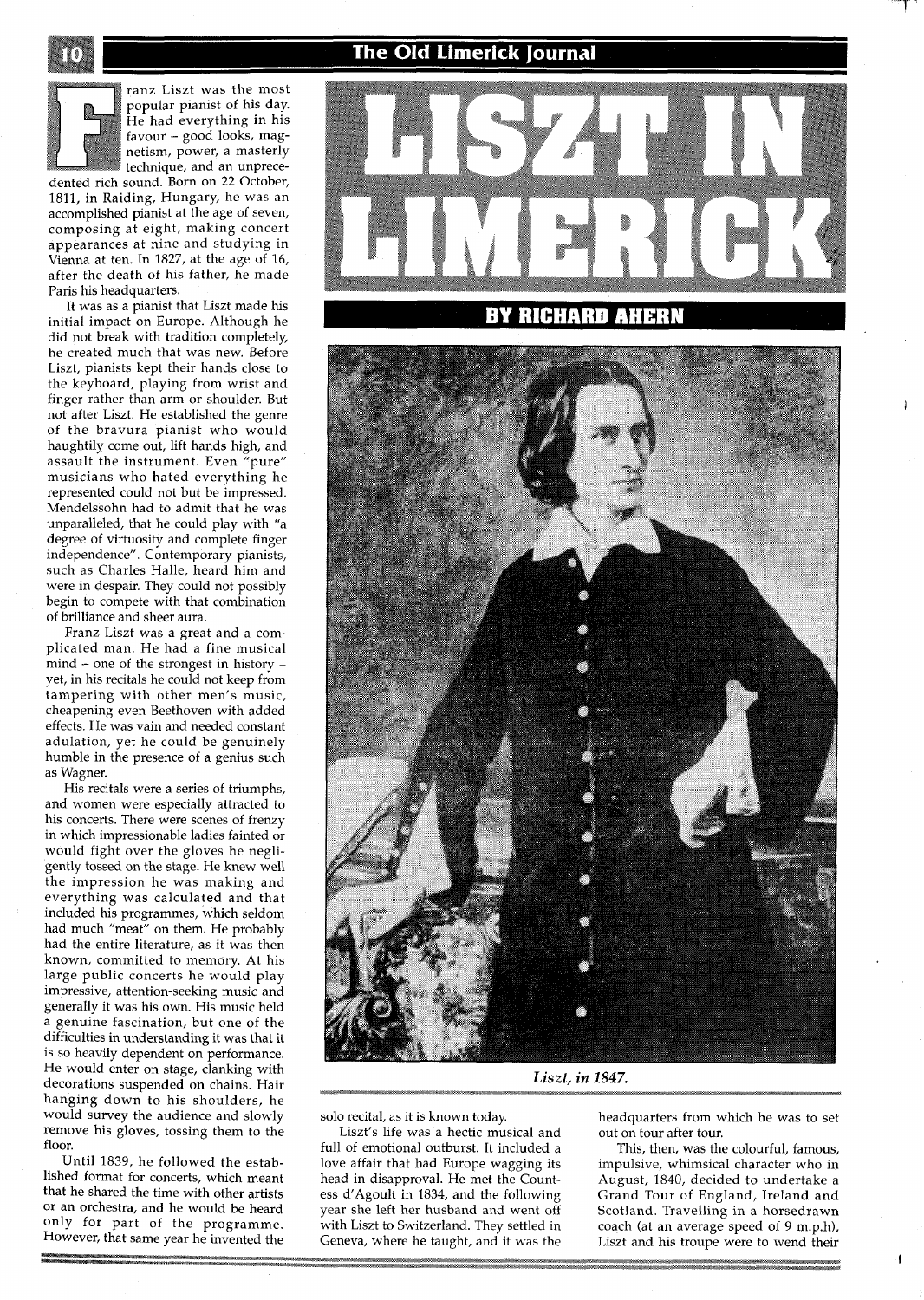

way through 65 towns and cities and cover 3,389 miles. One of his aims was to demonstrate the wonderful music his European colleagues were composing, and to give audiences a unique opportunity to hear, often for the first time, the music of Chopin, Beethoven and Schubert.

He had varying opinions of his five travelling companions. He described Frank Mori, the duettist, as "a nasty little dog", the singer Mlle de Varny as "absolutely detestable" and Louisa Bassano, another singer, as "a nice unpretentious girl". Together this incongruous band wove their way through the British Isles, combatting the most adverse weather conditions and illnesses.

Their expedition commenced in Chichester on 17 August, 1841, and in the following weeks journeyed through countless towns and villages. In Southampton he "electrified and delighted with a skill that seems superhuman. At one moment the most delicate and silvery tones sweep over the senses, and at andther, a torrent of magnificent sound which has never been heard from the instrument before". In Sidmouth they arrived late to "fireworks and lemonade!", and in Taunton "His fingers wandered wildly over the notes, and seemingly without plan, and a stream of music bursted upon the ear ...".

Some few days later, in Stamford, they encountered "No encores. Pigs squeaking during the singing. Bad dinner". This was not the end of their misfortune, as in other venues they were "diddled out of 12 shillings"; there was a report of bloody noses on the way from Bury, and "No encores - no laughter - no nuffin!" at another location.

By November, they had reached Wolverhampton and were "one and all perfectly miserable". Accounts of his performances in England ranged from the vibrant  $-$  "... his fingers we have likened to talons on account of their thinness and length, pouncing upon the keys of the pianoforte with the eagerness and velocity of an eagle"; to the disconcerting - "a musical performance' which gave so little satisfaction ... We think he has been greatly over-rated".

On stage Liszt sometimes wore his great Hungarian coat which was "composed of skins and ornamented with different coloured leathers - it is a most enormous concern and weighs at least as heavy as three greatcoats". This combined "... with fevered gestures and hair flying in all directions" was certainly a sight to while away the desolate winter

## **Winter Edition 1992**

nights. It was also six shillings well spent.

Leaving Liverpool, they crossed a wind-swept Irish Sea. Their next stop, 24 hours later, was Kingstown (Dun Laoghaire) Harbour, Dublin. In the Rotunda Grand Room, Sackville Street, they played to a hall of 1,200 people. The master played as one who possessed "40 handed power" while Mr. Parry's singing passed "from grave to gay, from lively to severe", and Misses Bassano and Steele were "the fair sirens of the night".

The exuberant ensemble boarded



*Portrait of Liszt, aged twentyeight, by Jean Ingres.* 

their horse-drawn carriage, and, took their leave of the capital city at 11 a.m. on Friday, 8 January. At 4 p.m., they stopped briefly at Fleming's Hotel in Monasterevin, and as they traversed the Midlands, the moon pierced through a heavy snow. Reaching Roserea, they "Stopped and had some tea and capital toasted cheese and pickles". Continuing through the turnpikes and into the early hours of Saturday morning they steered a steady course for Limerick. At 6 a.m., they were disturbed by a dreadful commotion they had run over a pig being brought to market. Over an hour later, after a journey of 20 hours, they stopped at the Royal Mail Hotel Cruise's.

Monsieur Liszt went directly to Major Vokes' residence in fashionable Pery Square, while his associates went straight to bed in the hotel.

Advertisements for their "Two Grand Concerts" appeared in the local papers. These were to take place at 1 p.m. that day (Saturday the 9th) and at 8 p.m. on

Monday, 11 January, in Anthony Swinburn's Rooms in Brunswick (Sarsfield) Street. Tickets for the occasions were 5 shillings (25p) each and could be obtained from Corbett and Sons' Music Warehouse in Patrick Street.

Having had no more than 4 hours sleep, they were up at mid-day and on their way to Swinburn's. They arrived fifteen minutes late, and sweeping past the proprietor, made their way into  $\frac{u}{\sqrt{2}}$ . a poor dirty place ... where there were about 100 people present. They were uncommonly lively for a Morning Concert and gave everything applause. Unfortunately, Joey Richardson was not well - out in the cold all night. He played very queer and threw his flute down and nearly broke it after missing a passage in 'Rousseau's Dream' ... Liszt was encored once".

That afternoon they took a walk along George (O'Connell) Street and decided it was "... a nice street, like the back-bone of a fish, one long street". They returned to their hotel to eat and Liszt went back to Major Vokes - "a grand man" - to play "whist and games etc.".

It was their intention to attend to their religious duties the next morning but they were late in rising. Two local men, Messrs. Corbett and Rodgers, visited Liszt and spent most of the day with him "smoking and dining". At the invitation of Bishop Knox, he gave a recital in the drawing-room of the then Bishop's Palace (now the head-office of Bord na gCon) at 104 Henry Street.

Their big concert was scheduled for the next evening, Monday the 11th. A few hours prior to it, Parry and Miss Bassano went shopping and he bought "a pair of Limerick Gloves, which are so small they go into a nutshell". Mr. Rodgers brought them to see the Grand (Pery) Square then being laid out.

At 8 p.m., Swinburn's Rooms were "... visited by 200 of the elite of Limerick and Clare ... a full and fashionable audience. Liszt's first piece, the 'Hexameron', was most exquisite and masterly". The